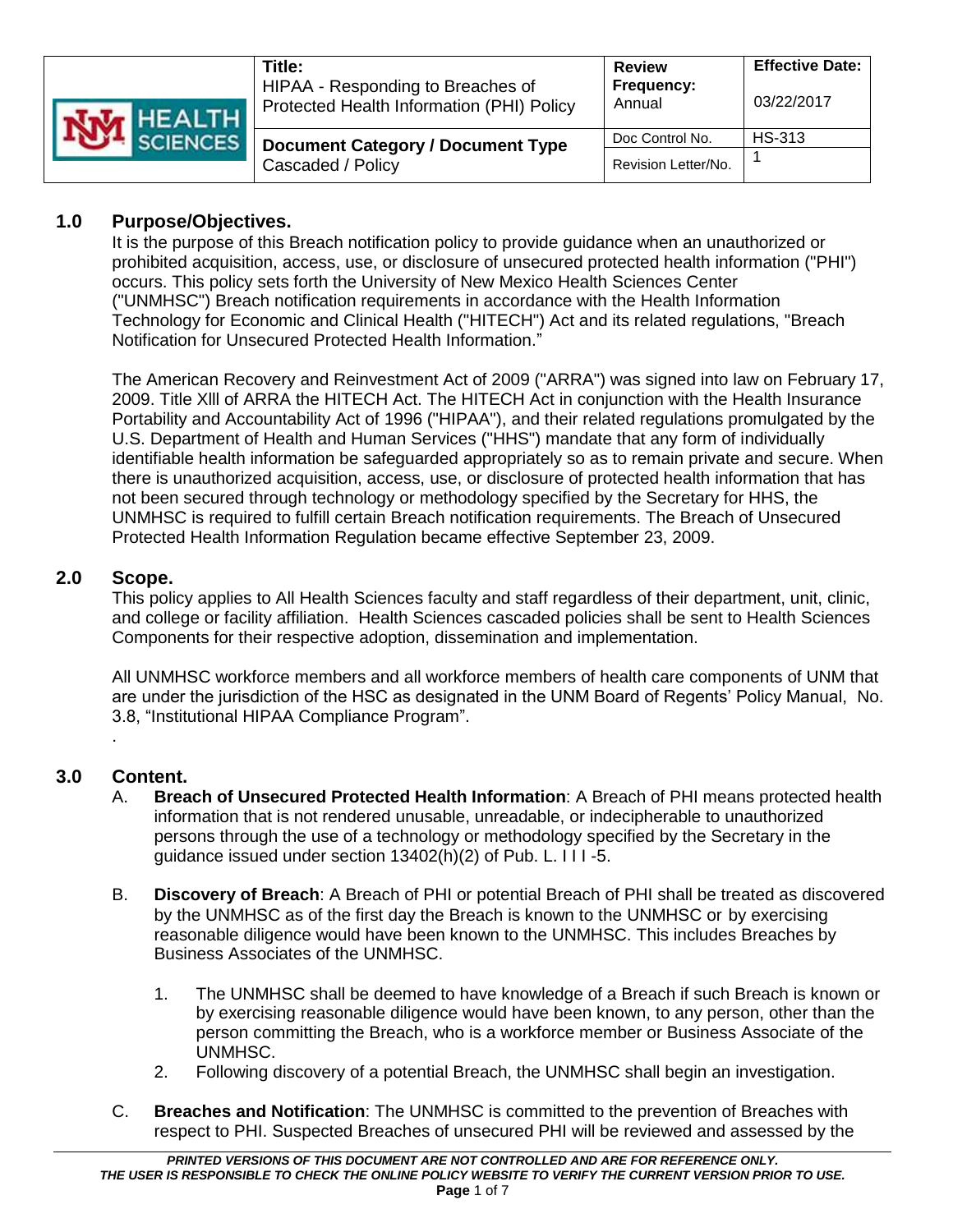HIPAA Privacy Officer and/or HIPAA Security Officer and other appropriate UNMHSC Officials (including, for example, the Office of University Counsel, UNMH IT Security, and Human Resources). The purpose of the assessment will be to determine the likelihood of "harm" (pursuant to HIPAA) arising from the actual or suspected Breach. The results of the assessment will be used to determine the actions to be taken in response to the actual or suspected Breach.

- 1. Internal Notification: Any UNMHSC workforce member who becomes aware of a suspected or actual Breach must immediately notify his or her supervisor, who must immediately notify the following officials: the HIPAA Privacy Officer and the HIPAA Security Officer. See Section 7 for Internal References and contact information.
- 2. Breach by Business Associate: In the event that a Business Associate becomes aware of a potential Breach, the Business Associate immediately must notify the office and official of the UNMHSC with whom the Business Associate contracted to perform the contracted service. The contacted UNMHSC official must then immediately notify the HIPAA Privacy Officer and the HIPAA Security Officer.
- 3. External Notification:
	- a. Required Notification to Affected Individuals: In the case of a Breach of unsecured PHI that is discovered by the UNMHSC, the UNMHSC shall notify each individual whose unsecured PHI has been or reasonably believed to have been acquired, accessed, used, or disclosed as a result of the Breach. The Privacy Officer shall be responsible for drafting the notification letter to each of the individuals identified as having been affected by a Breach, and all information related to the Breach necessary for drafting the notifications shall be made available to the Privacy Officer. Without unreasonable delay, but in no case later than sixty (60) calendar days after discovery of the Breach, the UNMHSC, through the appropriate office, shall take the following actions:
		- (i) Notice to Affected Individuals: Notify affected individuals (or next of kin if deceased) in writing by first class mail at the last known address of the affected individual (or by electronic communication if so indicated by the individual's the preferred method of communication) of the following information:
			- a) A brief description of the Breach, including the date of the Breach and the date of discovery;
			- b) A description of the types of PHI that were involved in the Breach;
			- c) Steps that individuals should take to protect themselves from potential harm resulting from the Breach;
			- d) A brief description of the UNMHSC's remedial measures in response to the Breach, including investigations, mitigation of losses and protection against further Breaches; and
			- e) Contact information for the UNMHSC, or its designated agent, including, as appropriate, a toll-free telephone number, e-mail address, website, or postal address where individuals can obtain additional information and make requests.
		- (ii) Substitute Form of Notice: If there is insufficient or no up-to-date contact information precluding direct written communication to an individual, then a substitute form of notice shall be provided.

If there is insufficient or out-of-date contact information for ten (10) or more individuals, the UNMHSC shall provide a toll-free telephone number where individuals can learn if they have been affected by the Breach by: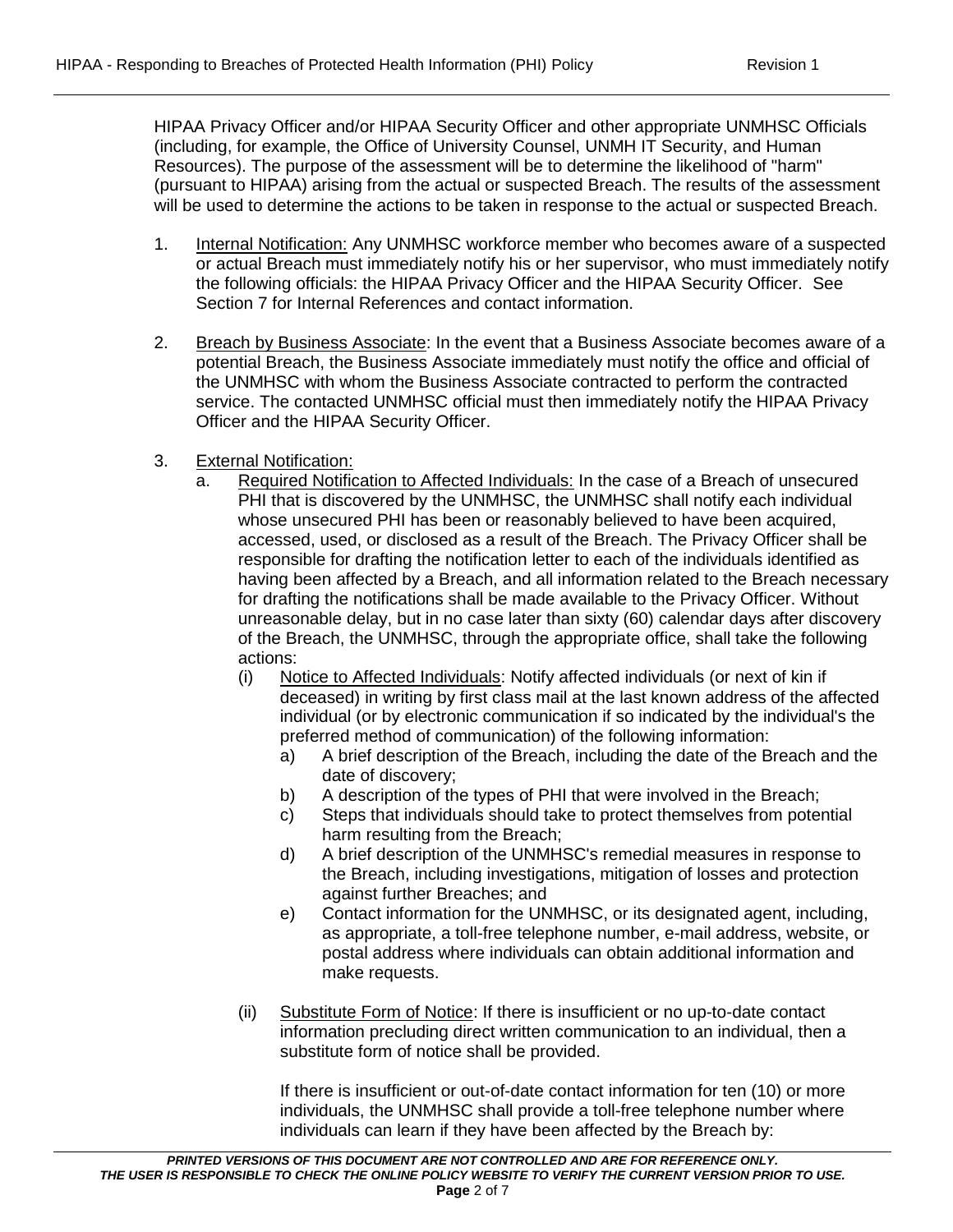- a) Posting a notice of the Breach on the UNMHSC website as specified by the U.S. Department of Health and Human Services; or
- b) Placing a notice in major print or broadcast media in geographic areas where the affected individuals are likely to reside.
- b. Emergency Notice: If the Privacy Officer or the Office of University Counsel deems that a Breach notification is urgent based on the possibility of imminent misuse of the unsecured PHI, notice by telephone or other means is permitted, as appropriate, in addition to written notice.
- c. Required Notification to Media: Notice of a Breach shall be provided to prominent media outlets serving the state if the unsecured PHI of more than 500 residents of such state has been or is reasonably believed to have been acquired, accessed, used or disclosed as a result of a Breach.
- d. Required Notification to the Secretary of the U.S. Department of Health and Human Services (HHS): Notice shall be provided to the Secretary of HHS of a Breach of unsecured PHI for which Notice to an affected individual has been or will be provided.
	- (i) If the Breach involves the data of 500 or more individuals, the Privacy Officer shall notify the Secretary of HHS in the manner as specified at www.hhs.gov at the same time notice is made to the individuals.
	- (ii) Breaches that involve the data of fewer 500 individuals will be maintained in a log and the Breach information submitted annually to the Secretary, no later than 60 days after the end of the calendar year.
	- (iii) If a Breach involves "secure" PHI, no notification to HHS is required.
- e. Law Enforcement Delay: Notice to affected individuals shall be delayed if law enforcement informs the UNMHSC that disclosure of a Breach would impede a criminal investigation or jeopardize national security.
	- (i) A request for delayed notification must be made in writing or documented contemporaneously by the UNMHSC in writing, including the name of the law enforcement officer making the request and the officer's agency engaged in the investigation.
	- (ii) The required notice shall be provided without unreasonable delay after the law enforcement agency communicates to the UNMHSC the law enforcement agency's determination that notice will no longer impede the investigation or jeopardize national or homeland security.
- D. **Documentation**: Documentation of a Breach incident shall be maintained for at least six (6) years after a Breach incident has been closed and any required notification sent.
- E. **Sanctions**: The UNMSHC shall have in place and apply appropriate sanctions for failure to comply with privacy policies and procedures.
- F. **Retaliation/Waiver**: The UNMHSC may not intimidate, threaten, coerce, discriminate against, or take other retaliatory action against any individual for the exercise by the individual of any privacy right. The UNMHSC may not require individuals to waive their privacy rights as a condition of the provision of treatment, payment, enrollment in a health plan, or eligibility for benefits.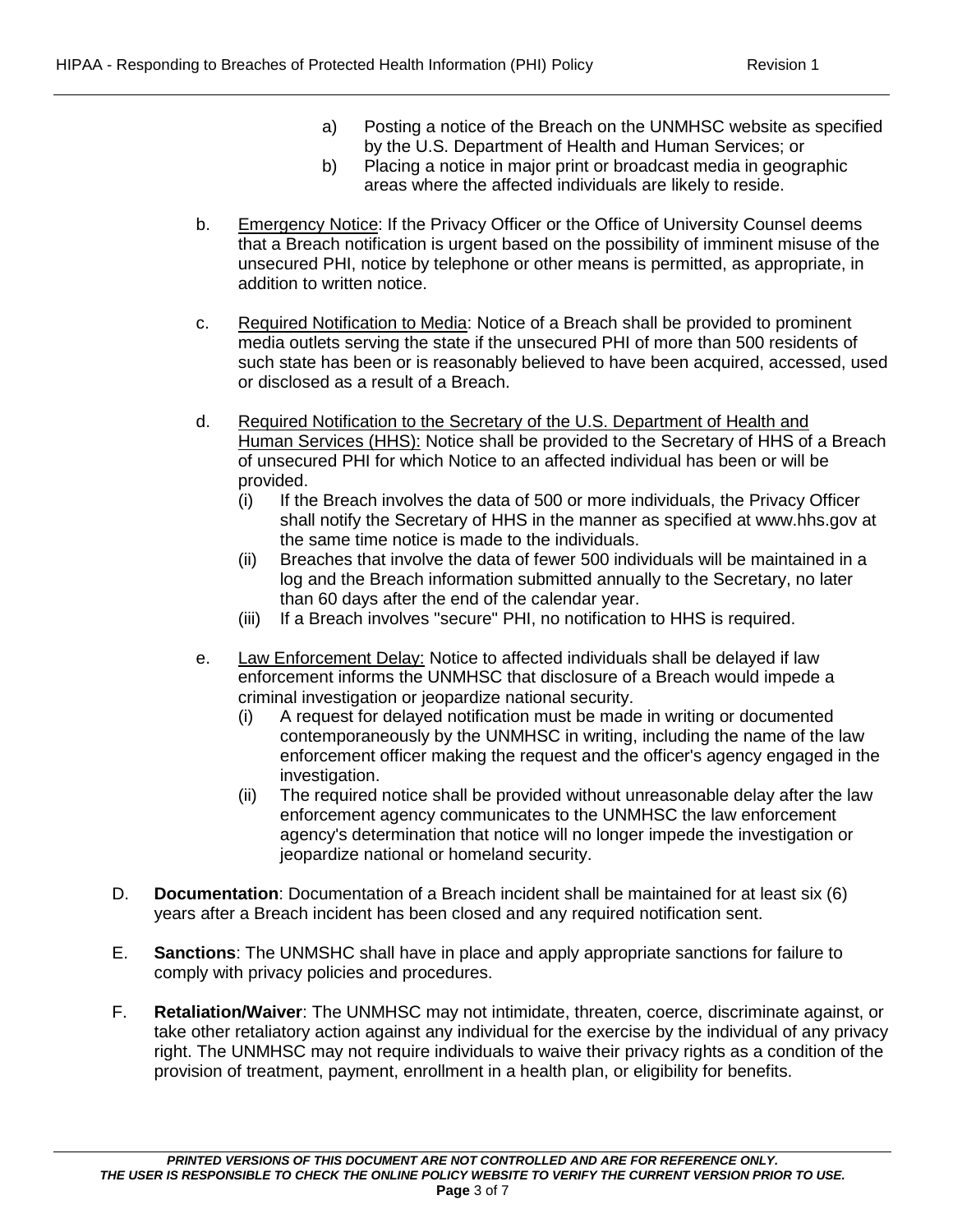### **4.0 Responsibilities.**

| <b>RESPONSIBILITIES</b>     |                                                                                |  |  |  |
|-----------------------------|--------------------------------------------------------------------------------|--|--|--|
| <b>Position/Title/Group</b> | <b>Requirements/Expectations/Duties</b>                                        |  |  |  |
| <b>Privacy Office</b>       | - Conduct investigation following the discovery of a Breach                    |  |  |  |
|                             | - Determine the necessity of Emergency, Law Enforcement, Media and             |  |  |  |
|                             | government notices.                                                            |  |  |  |
|                             | - Responsible for drafting notification letters.                               |  |  |  |
| <b>HCS Workforce Member</b> | Must immediately notify his/her supervisor upon becoming aware of a Breach     |  |  |  |
| <b>HCS Workforce</b>        | Must immediately notify HIPAA Privacy Officer and the HIPAA Security Officer   |  |  |  |
| Supervisor                  | of Breach                                                                      |  |  |  |
| <b>Business Associate</b>   | Must immediately notify the office and official of the UNMHSC with whom the    |  |  |  |
|                             | Business Associate contracted to perform the contracted service.               |  |  |  |
| <b>UNMMHSC Contract</b>     | Must immediately notify the HIPAA Privacy Officer and the HIPAA Security       |  |  |  |
| Official                    | Officer of Breach.                                                             |  |  |  |
| <b>UNMMHSC</b>              | Shall notify each individual whose unsecured PHI has been or reasonably        |  |  |  |
|                             | believed to have been acquired, accessed, used or disclosed as a result of the |  |  |  |
|                             | Breach within 60 calendar days.                                                |  |  |  |

### **5.0 Records. Applicability/Retention.**

All UNMHSC workforce members and all workforce members of health care components of UNM that are under the jurisdiction of the HSC as designated in the UNM Board of Regents' Policy Manual, No. 3.8, Institutional HIPAA Compliance Program.

### **6.0 External Reference(s).**

- Health Insurance Portability and Accountability Act of 1996 ("HIPAA").
- Health Information Technology for Economic and Clinical Health ("HITECH") Act, ARRA Title Xlll, Subtitle D.
- U.S. Department of Health and Human Services Breach Notification for Unsecured Protected Health Information Regulation, 45 CFR § 164.400 et seq.
- HIPAA Privacy Rule, Security Rule, and Enforcement Rule, 45 CFR Parts 160 and 164.

## **7.0 Internal Reference(s).**

- Privacy Office 272-1493 or [HSC-Privacy@salud.unm.edu](mailto:HSC-Privacy@salud.unm.edu)
- HSC IT Security 272-1696 or [HSC-ISO@salud.unm.edu](mailto:HSC-ISO@salud.unm.edu)
- UNMH IT Security 272-5657 or [ITSecuirtyplan@salud.unm.edu](mailto:ITSecuirtyplan@salud.unm.edu)
- UNM Board of Regents' Policy Manual, No. 3.8, Institutional HIPAA Compliance Program

### **8.0 Definitions.**

Breach: an acquisition, access, use, or disclosure of protected health information in a manner not permitted under (45§ 164.402) subpart E is presumed to be a breach unless the covered entity or business associate, as applicable, demonstrates that there is a low probability that the protected health information has been compromised based on a risk assessment of at least the following factors:

- (i) The nature and extent of the protected health information involved, including the types of identifiers and the likelihood of re-identification;
- (ii) The unauthorized person who used the protected health information or to whom the disclosure was made;
- (iii) Whether the protected health information was actually acquired or viewed; and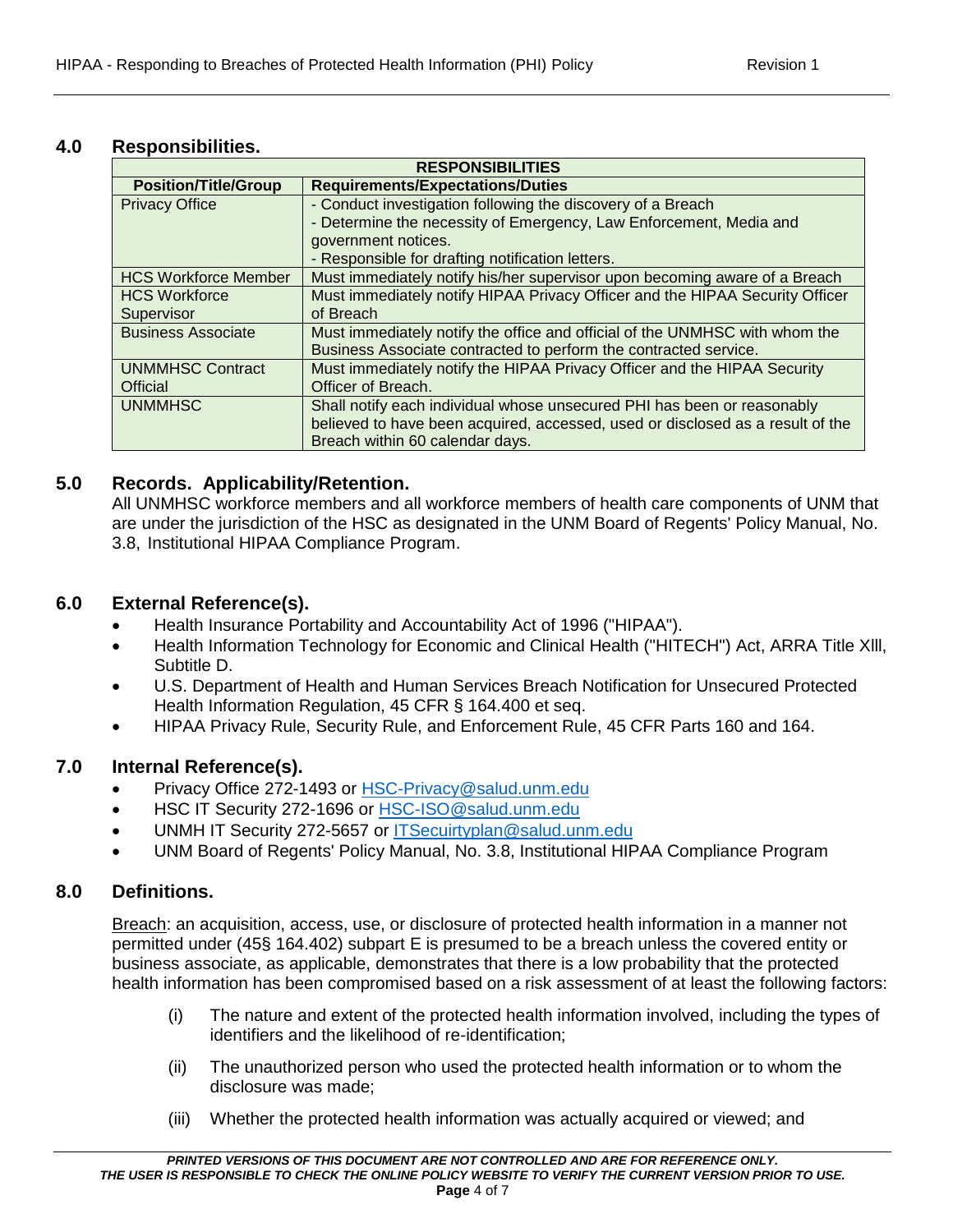(iv) The extent to which the risk to the protected health information has been mitigated.

The term "Breach" does not include:

- (i) Any unintentional acquisition, access, or use of protected health information by a workforce member or person acting under the authority of a covered entity or a business associate, if such acquisition, access, or use was made in good faith and within the scope of authority and does not result in further use or disclosure in a manner not permitted under subpart E of this part.
- (ii) Any inadvertent disclosure by a person who is authorized to access protected health information at a covered entity or business associate to another person authorized to access protected health information at the same covered entity or business associate, or organized health care arrangement in which the covered entity participates, and the information received as a result of such disclosure is not further used or disclosed in a manner not permitted under subpart E of this part.
- (iii) A disclosure of protected health information where a covered entity or business associate has a good faith belief that an unauthorized person to whom the disclosure was made would not reasonably have been able to retain such information.

Business Associate: A Business Associate is a party with whom the UNMHSC enters into a contract in order to perform a service that the UNMHSC otherwise would perform for itself. Pursuant to HIPAA, the contract is called a "Business Associate Agreement" ("BAA"). The Business Associate "steps into the shoes" of the UNMHSC with regard to the responsibility to protect PHI, including responsibility to report a Breach to the UNMHSC.

Disclosure: Disclosure means the release, transfer, provision of, access to, or divulging in any other manner of PHI outside of the entity holding the information.

Individual: The person who is the subject of the PHI.

Protected Health Information: Protected Health Information ("PHI") is information created by a health care provider, health plan, or health care clearinghouse that identifies an individual or provides a reasonable basis to believe the information can be used to identify the individual and that relates to:

- (i) The past, present, or future physical or mental health or condition of an individual; (ii) The provision of health care to an individual;
- (iii) The past, present, or future payment for the provision of health care to an individual; and
- (iv) that is transmitted or maintained in any form or medium, including electronic information.

Reasonable Diligence: Reasonable diligence means the business care and prudence expected from a person seeking to satisfy a legal requirement under similar circumstances.

Unsecured Protected Health Information: As defined within the Breach of Unsecured Protected Health Information Regulation, unsecured protected health information means protected health information that is not rendered unusable, unreadable, or indecipherable to unauthorized individuals through the use of a technology or methodology specified by the Secretary for the U.S. Department of Health and Human Services in guidance issued under the HITECH Act.

Workforce Member: Consistent with HIPAA and for purposes of this policy, "workforce member" means employees, volunteers, students, trainees, and other persons whose conduct, in the performance of work for the UNMHSC or a Business Associate of the UNMHSC, is under the direct control of the UNMHSC or the Business Associate, whether or not they are paid by the UNMHSC or the Business Associate.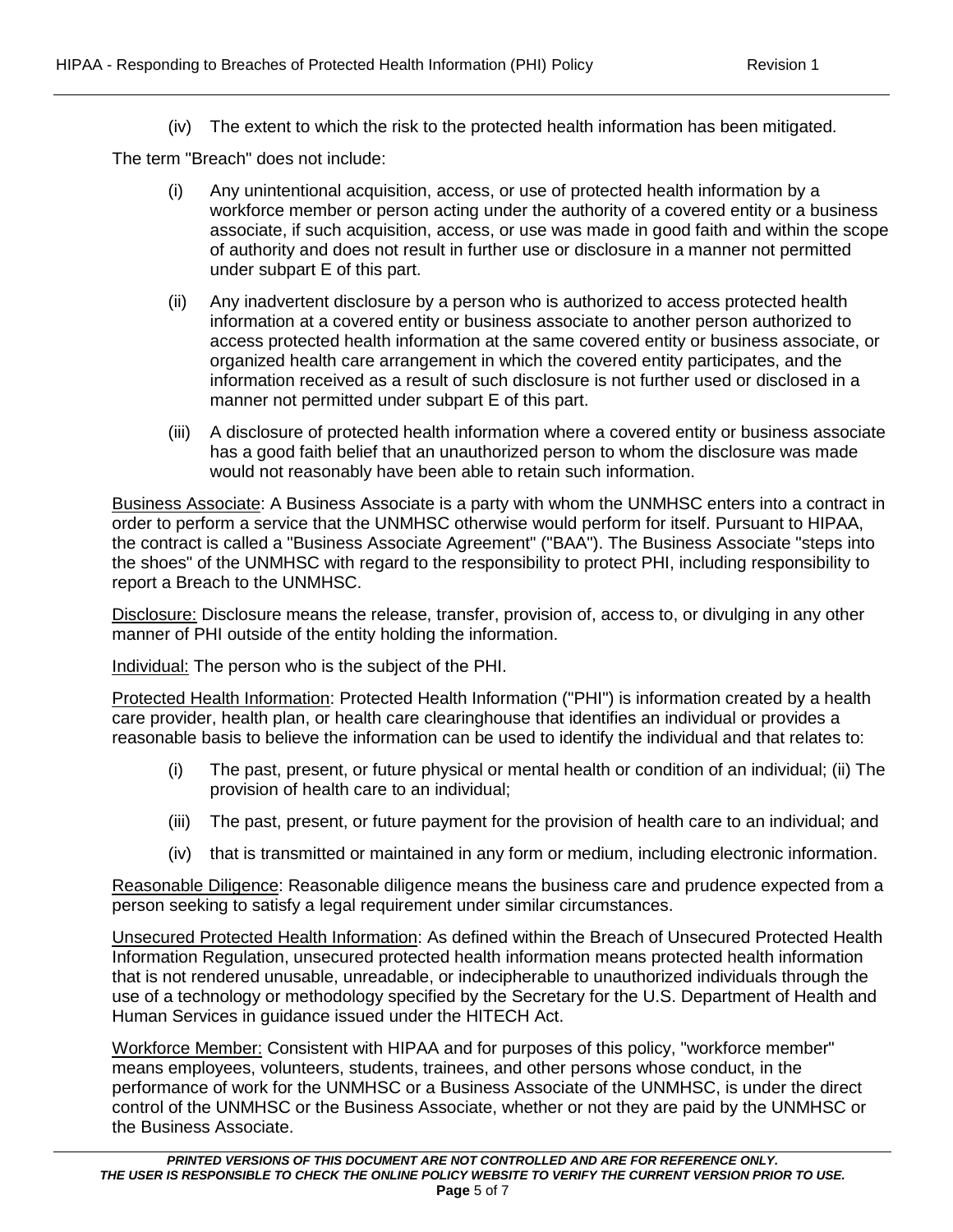- a. A person is acting under the authority of the UNMHSC if he or she is acting on its behalf.
- b. A person may include a Business Associate or an employee of a Business Associate

#### **9.0 Key Words.**

Breaches; Health Insurance Portability and Accountability Act (HIPAA); Protected Health Information (PHI)

#### **10.0 Attachments.**

Attachment A. Examples of Breaches of Unsecured Protected Health Information

#### **11.0 Approval Authority.**

| <b>APPROVAL and Information</b> |                                                                            |             |                                      |  |  |
|---------------------------------|----------------------------------------------------------------------------|-------------|--------------------------------------|--|--|
| <b>Item</b>                     | <b>Contact Information</b>                                                 | <b>Date</b> | <b>Reviewed /</b><br><b>Approved</b> |  |  |
| <b>Document Owner</b>           | Privacy Office, Laura Putz, Privacy Officer, 272-1493                      |             |                                      |  |  |
| <b>Committee</b>                | <b>Executive Compliance Committee</b>                                      |             | Approved                             |  |  |
| <b>Office</b>                   | <b>HSC Office of University Counsel</b>                                    |             | Reviewed                             |  |  |
| <b>Official Approver</b>        | Paul B. Roth, Chancellor for Health Sciences & Dean of School of Medicine. |             | Approved                             |  |  |
| <b>Official Signature</b>       |                                                                            | 3/22/2017   |                                      |  |  |
|                                 | <b>Document Origination Date</b>                                           | 10/2010     |                                      |  |  |
|                                 | <b>Document Effective Date</b>                                             | 3/22/2017   |                                      |  |  |

### **12.0 Document History.**

| <b>HISTORY LOG</b>                                                                                                                                                                    |                                             |                                                                                          |                                                                                                                                                                                                                                                                                                                                                                                                                                                                                                                                                                                         |                                                            |  |
|---------------------------------------------------------------------------------------------------------------------------------------------------------------------------------------|---------------------------------------------|------------------------------------------------------------------------------------------|-----------------------------------------------------------------------------------------------------------------------------------------------------------------------------------------------------------------------------------------------------------------------------------------------------------------------------------------------------------------------------------------------------------------------------------------------------------------------------------------------------------------------------------------------------------------------------------------|------------------------------------------------------------|--|
| Date and Date Type:<br>(Specify: Origination,<br><b>Effective or Retired Date)</b><br>In addition: Add Review Date<br>when effective date does not<br>change due to no major updates. | <b>New</b><br><b>Revision/</b><br>Letter/#: | <b>Title of Document:</b>                                                                | <b>Description of Change(s):</b>                                                                                                                                                                                                                                                                                                                                                                                                                                                                                                                                                        | <b>Approved By:</b><br><b>Print Name/Title</b>             |  |
| 10/2010, Origination Date                                                                                                                                                             | Original                                    | <b>Responding to Breaches</b>                                                            | Original                                                                                                                                                                                                                                                                                                                                                                                                                                                                                                                                                                                |                                                            |  |
| 3/22/2017, Effective Date                                                                                                                                                             | Version I                                   | Responding to Breaches of<br>Protected Health Information<br>(PHI)                       | Clarifies that internal notification and<br>$\bullet$<br><b>Breach by Business Associate</b><br>should be reported to the HIPAA<br>Privacy Officer and the HIPAA<br>Security Officer.<br>Updates definition of breach.<br>$\bullet$<br>Updates requirements of external<br>$\bullet$<br>notification.<br>Corrects typos.<br>$\bullet$<br>Removes redundant definitions<br>$\bullet$<br>and/or statements<br>Removes Privacy Breach<br>$\bullet$<br>Notification Process Flow Chart.<br>Updates Examples of Breaches of<br>$\bullet$<br><b>Unsecured Protected Health</b><br>Information | Dr. Paul Roth,<br>Chancellor for<br><b>Health Sciences</b> |  |
| 5/31/2018, Reviewed.<br><b>Effective Date remains</b><br>3/22/2017 as there were only<br>minor edits.                                                                                 | Revision 1                                  | HIPAA - Responding to<br><b>Breaches of Protected Health</b><br>Information (PHI) Policy | <b>Reformatted using Universal</b><br>$\bullet$<br>Template<br>Created the Responsibilities box,<br>$\bullet$<br>using information from existing<br>content.                                                                                                                                                                                                                                                                                                                                                                                                                            | Dr. Paul Roth,<br>Chancellor for<br><b>Health Sciences</b> |  |
| 11/1/2019, Reviewed.<br><b>Effective Date remains</b><br>3/22/2017 as there were only<br>minor edits.                                                                                 | <b>Revision 1</b>                           | HIPAA - Responding to<br><b>Breaches of Protected Health</b><br>Information (PHI) Policy | Update Regent Policy reference.<br>$\bullet$<br><b>Updated Document Owner.</b><br>$\bullet$                                                                                                                                                                                                                                                                                                                                                                                                                                                                                             | N/A                                                        |  |